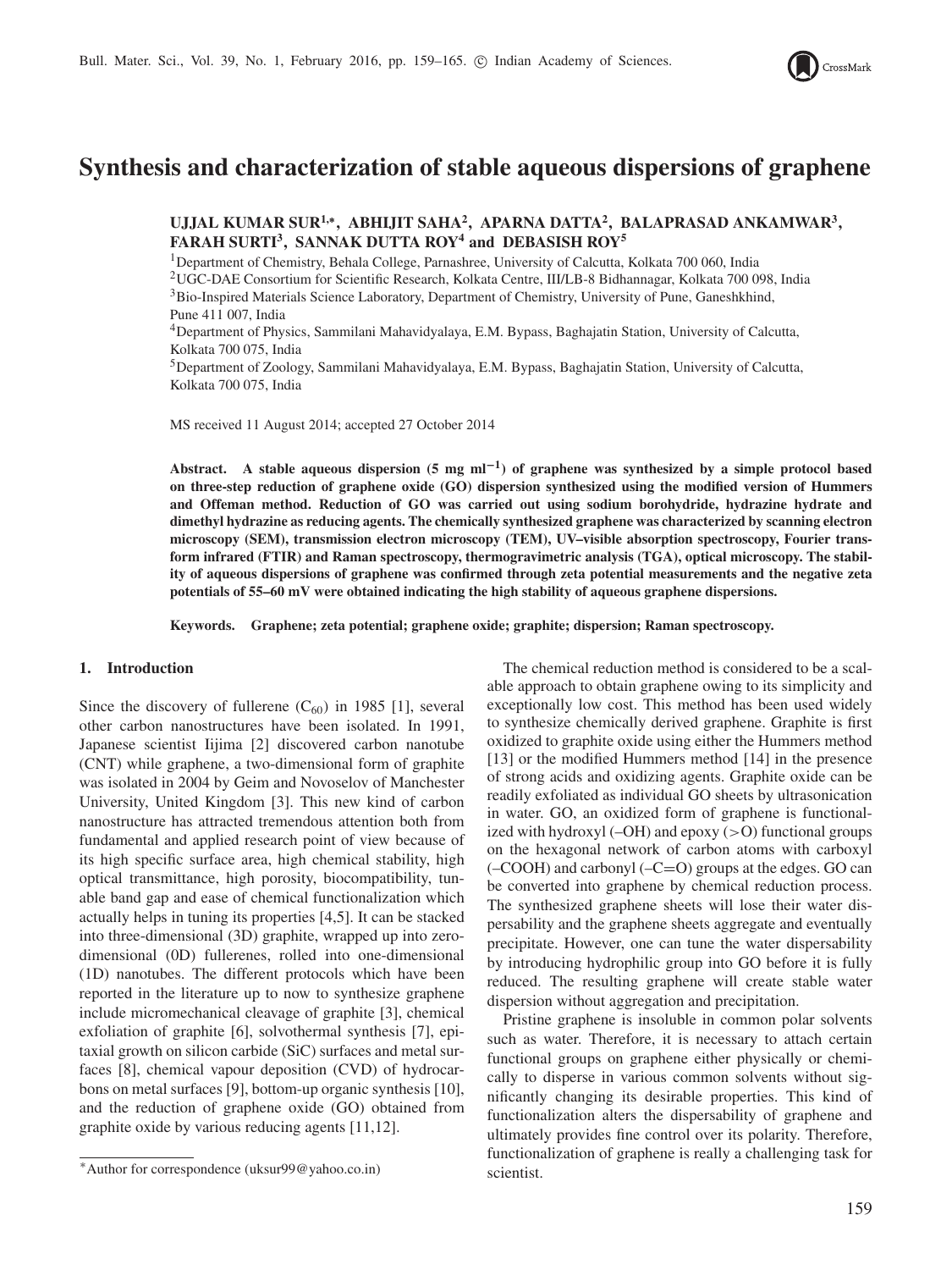A facile and scalable approach for the preparation of aqueous stable dispersions of sparingly sulphonated graphene sheets is reported here. In this method, graphite oxide is prepared first by oxidizing graphite flakes using concentrated sulphuric acid and sodium nitrite. This is followed by ultrasonication of graphite oxide in water to yield GO. Finally, graphene is prepared from GO in three steps. We have used hydrazine hydrate, dimethylhydrazine and sodium borohydride as reducing agents. The synthesized graphene sheets were characterized by scanning electron microscopy (SEM), transmission electron microscopy (TEM), UV– visible absorption spectroscopy, Fourier transform infrared (FTIR) and Raman spectroscopy, thermogravimetric analysis (TGA), optical microscopy. The stability of aqueous dispersions of graphene was confirmed through zeta potential measurements and the negative zeta potentials of 55–60 mV were obtained.

#### **2. Experimental**

#### 2.1 *Materials and characterization*

All the reagents/chemicals used for the synthesis of graphene such as graphite powder  $\left( < 20 \right)$  µm, synthetic grade, Sigma-Aldrich), sulphuric acid 98% (Merck, GR grade), potassium permanganate >99% (Emerck), hydrogen peroxide 30% (Merck), sodium carbonate pure (Merck), hydrochloric acid 35% (Merck, GR grade), sodium nitrite extra pure (HIME-DIA company), sulphanilic acid 99% (Aldrich, AR grade), sodium borohydride (Ranbaxy, AR grade), hydrazine hydrate 80% (Rankem, AR grade), dimethylhydrazine 98% (Aldrich) were used in highly purified form without any further purification in this study. Millipore water (MilliQ water) of resistivity  $\sim$ 18.2 M $\Omega$  cm was used for all aqueous solution preparation.

Scanning electron microscopic measurements were performed on a JEOL model JSM-6360A instrument operated at an accelerating voltage 20 kV. High-resolution transmission electron microscope (HR-TEM) (JEOL, model JEM-2010) instrument operated at an accelerating voltage at 120 kV was used. Samples for TEM analysis were prepared by solution-casting the graphene samples on a carbon-coated TEM grid. Dynamic light scattering set-up (DLS; Model DLS-nano ZS, Zetasizer, Nanoseries, Malvern Instruments) was used for zeta potential measurement. The zeta potential was calculated from the electrophoretic mobility using the Smoluchowski equation with the help of commercial software installed in the instrument. UV–visible absorption spectroscopic studies were carried out on a JASCO V-630 spectrophotometer. TGA was performed on both GO and graphene samples in a Perkin Elmer (TGA7) from 50 to 700◦C under nitrogen atmosphere (heating rate: 15◦C min<sup>−</sup><sup>1</sup> ) and the masses are recorded as a function of temperature. FTIR spectra of the samples were recorded on a Thermo Scientific NICOLET 6700 spectrophotometer using KBr pellets in the range of 4000–450 cm<sup>-1</sup>. Raman spectra of the

as-prepared graphene samples were recorded on a LabRam I confocal microprobe Raman system (Horiba JobinYvon, France, Model no: HR 800) at  $\lambda = 514$  nm laser power 1.7 mW as the excitation source. Optical microscope (Model no.: MLM Olympus) was used to take the optical micrographs of graphene sheets.

## 2.2 *Synthetic protocol for aqueous dispersion of graphene*

2.2a *Synthesis of graphite oxide*: Graphite oxide was synthesized from graphite powder by employing the modified version of Hummers and Offeman method. In this method, 23 ml of 98% concentrated sulphuric acid  $(H_2SO_4)$  was cooled down below 0◦C in an ice bath for 30–45 min. One gram of graphite powder and  $0.5$  g of sodium nitrite (NaNO<sub>2</sub>) were mixed together and then added to cold concentrated H2SO<sup>4</sup> with constant stirring in an ice bath for 45 min. Three grams of potassium permanganate  $(KMnO<sub>4</sub>)$  was slowly added to the above solution and temperature was maintained below 20◦C with constant stirring for 15 min by keeping in the ice bath. The solution colour immediately turned greenish black from black, indicating the completion of oxidation. The solution was removed from the ice bath and allowed to attain the room temperature. Next, the solution was kept under oil bath at 60◦C with constant stirring until the solution colour changes to brown. One-hundred and forty millilitres of deionized MilliQ water was added followed by the addition of 10 ml of 30% hydrogen peroxide  $(H_2O_2)$  solution to stop the reaction and kept on stirring for 15 min where dark brown colour was observed in the solution. The solution was kept to settle down for overnight and was centrifuged to obtain the product. The solid product was washed for several times with 5% of hydrochloric acid (HCl) solution to remove impurities and sulphate ions. The product was then dried under vacuum using Rota evaporator at 50◦C to obtain graphite oxide.

2.2b *Preparation of aqueous graphene dispersion from graphite oxide*: One hundred milligrams of the above prepared graphite oxide was dispersed in 100 ml of MilliQ water followed by sonication for 1 h. A clear brown coloured solution was obtained, which is the stable dispersion of GO in water. Subsequently, the pH of solution was adjusted up to 12 by adding 5% sodium carbonate solution. Graphene was prepared from GO in three steps. In the first step, GO was reduced with sodium borohydride solution (750 mg of NaBH<sup>4</sup> in 20 ml of MilliQ water) to remove the most of the oxygen functionality in GO. The aqueous mixture was kept under oil-bath at 80◦C for 1 h with constant stirring. The aqueous mixture was centrifuged and washed repeatedly with MilliQ water. In the second step, the partially reduced GO was functionalized by carrying out sulphonation reaction with the aryl diazonium salt of sulphanilic acid. The aryl diazonium salt was obtained by mixing 50 mg of sulphanilic acid and 20 mg of sodium nitrite in 10 ml of water with 0.5 ml of 1 N HCl solution at temperature below 0◦C in ice bath. The partially reduced GO was again redispersed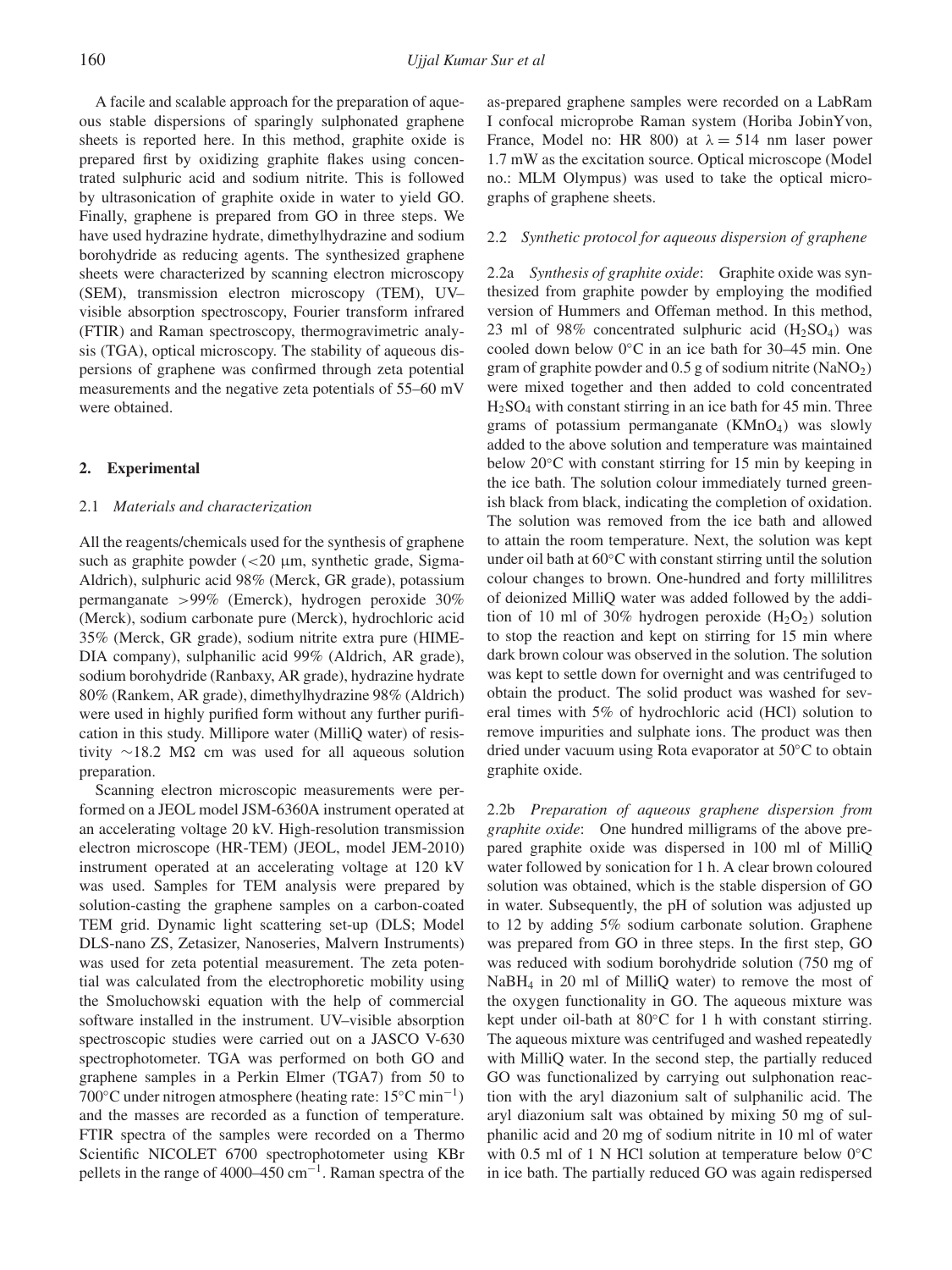into 80 ml of MilliQ water and sonicated for few minutes to get properly dispersed solution. The functionalization of the above dispersed solution of partially reduced GO was carried out in ice-bath with constant stirring for 3 h. Again, the mixture was centrifuged and washed several times with MilliQ water to remove impurities and redispersed in 80 ml of MilliQ water. In the third and last step, post-reduction was carried out to completely reduced sulphonated GO by removing any remaining oxygen functionality. Hydrazine hydrate and dimethylhydrazine were used as the reducing agents in this step. In total 4 g of hydrazine hydrate and 50 mg of dimethyl hydrazine were mixed in 10 ml of MilliQ water and the resulting solution was added to the dispersed solution and kept on stirring for 15 h at 100◦C. The obtained product was centrifuged and washed several times with MilliQ water and complete removal of sulphate ions were confirmed till we get clear solution without turbidity using 5 ml of 5% sodium carbonate solution. The resulting final product can be readily dispersed in water at reasonable concentration  $(5 \text{ mg ml}^{-1})$ in the pH range of 4–10.

## **3. Results and discussion**

## 3.1 *Characterization of as-prepared graphene samples*

The synthesized graphene sheets were characterized by SEM, TEM, UV–visible absorption spectroscopy, FTIR and Raman spectroscopy, TGA and optical microscopy.

Figure 1 shows the scanning electron microscopic image of the as-synthesized graphene. The image reveals flakes like structures of the samples. Figure 2 illustrates the TEM image (lower resolution) demonstrating the stacking of graphene sheets at lower resolution. It is evident from the TEM image that graphene flakes are stacked together and reveals as a multilayered structure. It shows that the particles are aggregated with a honeycomb structure and a very small particle size in the order of few tens of nanometre. The interpretation



Figure 1. The scanning electron microscopic image of the as-synthesized graphene.



**Figure 2.** The transmission electron microscopic image (lower resolution) demonstrating the stacking of graphene sheets.



**Figure 3.** The HR-TEM image of graphene illustrating the crystal planes.

of particle size from the TEM images is difficult because of its irregular boundaries of the particles. The as-synthesized graphene exhibits typical wrinkled structure that caused sheet folding as demonstrated in the TEM images. Figure 3 shows the TEM image at higher resolution illustrating the crystal planes of graphene (HR-TEM).

Figure 4 shows the UV–visible absorption spectra of the GO as well as the synthesized graphene samples. The GO exhibits an absorption peak at 230 nm attributed to the  $\pi-\pi^*$ transition of the aromatic c–c ring and a weak broad absorption band (shoulder) around 300 nm corresponds to the  $n-\pi$ <sup>\*</sup> transition of  $C=O$  bonds [15]. In the graphene samples, the absorption peak at 230 nm is red-shifted to 270 nm, while the weak absorption at 300 nm is totally absent as illustrated in figure 4. The red-shift of the absorption peak in graphene can be explained by the decrease in oxygen functional groups and increase in aromatic rings (due to the reduction of GO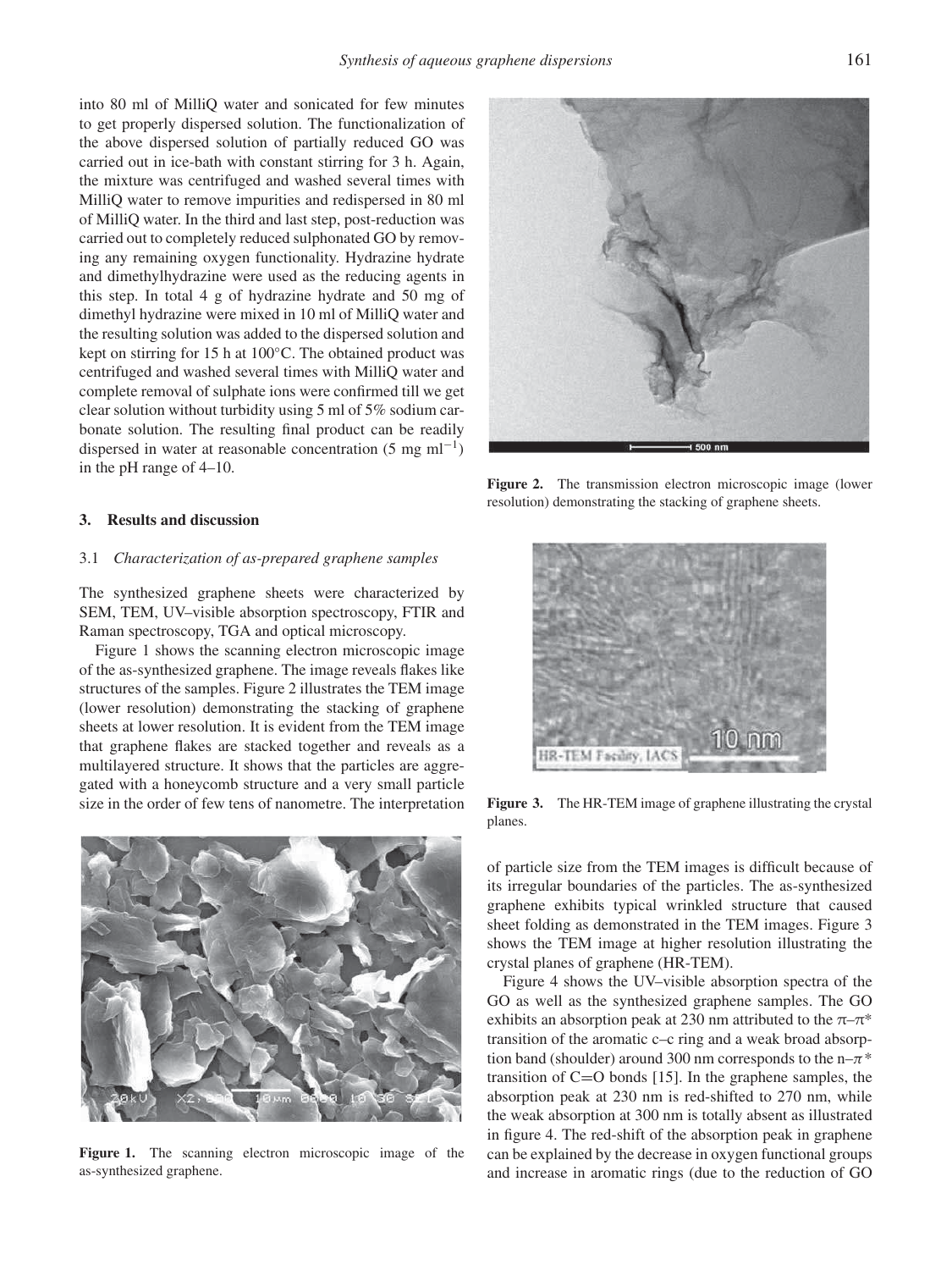

**Figure 4.** The UV–visible absorption spectra of the graphene oxide as well as the synthesized graphene samples.



Figure 5. The FTIR spectra of graphene oxide and reduced graphene in the full range of wavenumbers  $(450-4000 \text{ cm}^{-1})$ .

into graphene) causing electrons to be excited easily at a lower energy (longer wavelength; red shift). The synthesized graphene exhibits an absorbance value of ∼0.03, which corresponds to transmittance value of around 95%. Therefore, graphene is optically transparent.

Figure 5 illustrates the FTIR spectra of GO and reduced graphene in the full range of wavenumbers  $(450-4000 \text{ cm}^{-1})$ . The different types of oxygen functionalities present in GO were confirmed by the FTIR spectra at 3400 cm<sup>-1</sup> (O–H stretching vibrations), at 1720 cm<sup>-1</sup> (stretching vibrations from  $C=O$ ), at 1600 cm<sup>-1</sup> (skeletal vibrations from unoxidized graphitic domains), at 1220 cm<sup>-1</sup> (C-OH stretching vibrations) and at  $1060 \text{ cm}^{-1}$  (C–O stretching vibrations) [16,17]. In the FTIR spectra of as-synthesized graphene, the O–H stretching vibrations observed at 3400 cm<sup>-1</sup> was significantly reduced due to deoxygenation. However, stretching vibrations from C=O at 1720 cm<sup>−</sup><sup>1</sup> were still observed and C–O stretching vibrations at 1060 cm<sup>−</sup><sup>1</sup> became sharper. Figure 6 shows the FTIR spectra of graphene sample in



**Figure 6.** The FTIR spectra of graphene sample in a close window of wavenumbers  $(800-1600 \text{ cm}^{-1})$ .



Figure 7. The Raman spectra of graphene oxide and graphene in the region 1000–2000 cm<sup>-1</sup>, indicating the presence of D and G bands.

a close window  $(800-1600 \text{ cm}^{-1})$ . The peaks at 1175, 1126 and 1040 cm<sup>−</sup><sup>1</sup> (two S–O and one S-phenyl) confirm the presence of a sulphonic acid group, and the peaks at 1007 cm<sup>−</sup><sup>1</sup> (C–H in-plane bending) and 830 cm<sup>−</sup><sup>1</sup> (out-ofplane hydrogen wagging) are characteristic vibrations of a *p*-disubstituted phenyl group [18].

Figure 7 shows the Raman spectra of GO and graphene in the region  $1000-2000$  cm<sup>-1</sup>, indicating the presence of two prominent peaks at 1350 and 1620 cm<sup>−</sup><sup>1</sup> , which corresponds to D and G bands, respectively [19]. It is obviously noticed that these two bands are broader in GO than those in graphene, corresponding to higher disorder in GO. The sharpening of the G band and an increase in the peak intensity in graphene are due to the restoring  $sp^2$ domains and the reestablished  $sp<sup>2</sup>$  network after the complete reduction. The D peak intensity is not related to the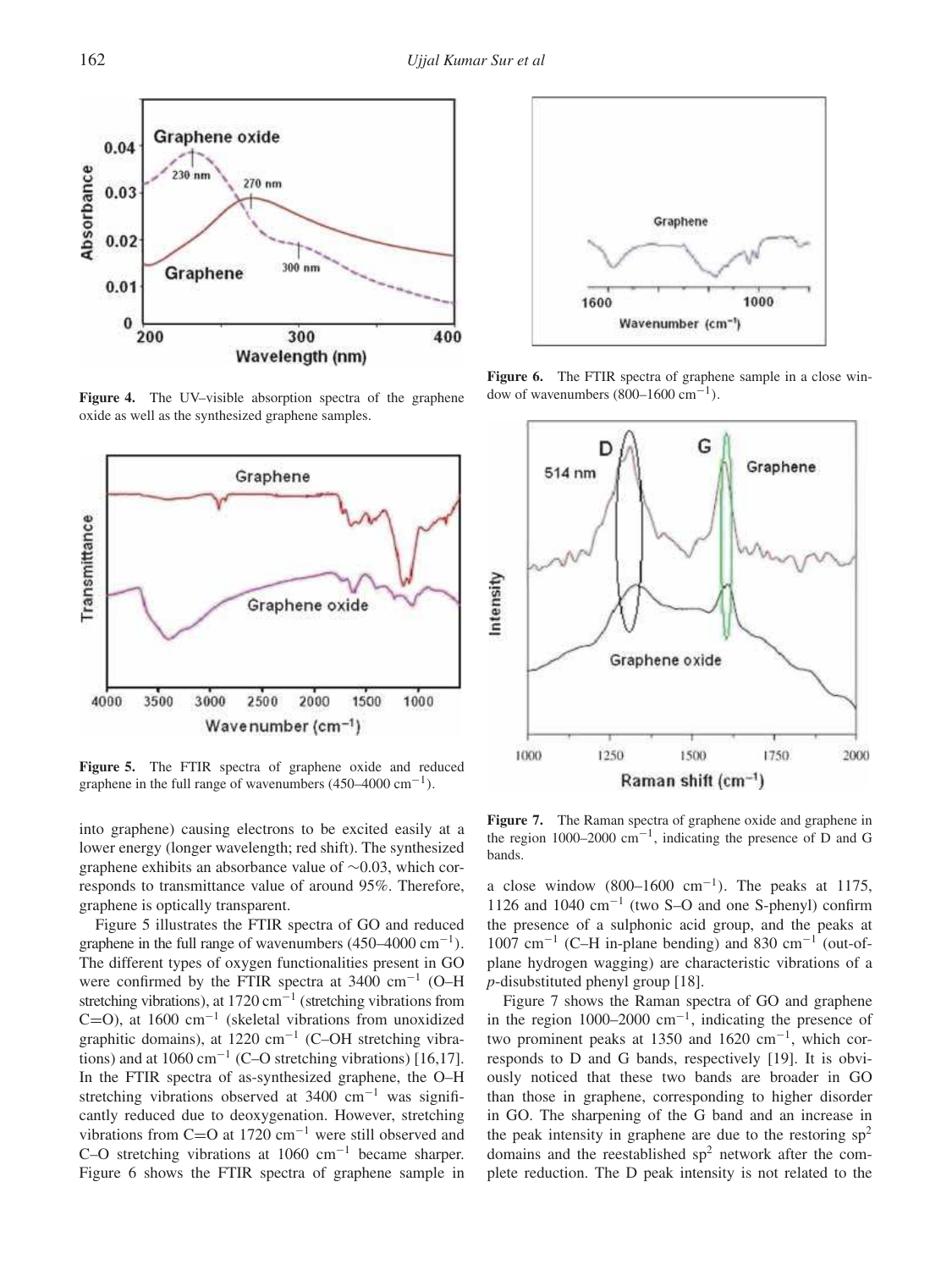number of layers present in the graphene sample, but corresponds to the disorder. Occurrence of D and G peaks reveal the presence of defects in our synthesized graphene sample, as D peak is totally absent in defect free singlelayer pristine graphene [20,21]. The G peak corresponds to the high-frequency  $E_{2g}$  phonon at the Brillouin zone centre  $\Gamma$  [22], while the D peak corresponds to the breathing modes of six-atom rings. Figure 8 illustrates the comparative Raman spectra of the as-synthesized graphene sample with bulk graphite at 514 nm in the full range of 1000– 3000 cm−<sup>1</sup> . The two most important features in spectra are the G peak at  $\sim$ 1620 cm<sup>-1</sup> and a band at  $\sim$ 2700 cm<sup>-1</sup>, which is named as G′ . It is the second most prominent peak always observed in graphite samples [23]. The G′ band has no connection with the G peak, but is related to the second order of zone-boundary phonons. Therefore, for simplicity, we refer to the G′ peak as 2D. As seen from the figure, there is a significant change in shape and intensity of the 2D peak of graphene compared with bulk graphite. Graphene exhibits a single 2D peak, while graphite can exhibit double structure of the 2D peak, which can be explained by the concept of Kohn anomalies [24] as described by Ferrari and his group. It is important to mention here that although Raman spectroscopy can be applied to graphene samples growth on different substrates [25] to identify the number of layers, it is very difficult to detect number of layers in case of chemically synthesized grapheme due to the presence of large numbers of defects.

Thermal stability of both GO and graphene were examined by TGA analysis and the results of the TGA analysis are shown in figure 9. GO shows small mass decrease from room temperature to 150◦C and significant decrease from 150 to 200◦C. The mass of GO further decreased slowly up to 600◦C. The major mass reduction at ∼200◦C was caused by pyrolysis of the oxygen-containing functional groups,



**Figure 8.** The Raman spectra of as-synthesized graphene sample in the full range of 1000–3000 cm−<sup>1</sup> , indicating the presence of D, G and 2D peaks. The inset shows the Raman spectra of bulk graphite.

generating  $CO$ ,  $CO<sub>2</sub>$  and stream [26]. On the other hand, reduced graphene showed an enhanced thermal stability because of the removal of oxygen-containing functional groups by three reducing agents [27].



**Figure 9.** The results obtained from the TGA analysis of graphene oxide and graphene.



**Figure 10.** The optical microscopic images of as-synthesized graphene at (**a**) lower and (**b**) higher resolutions.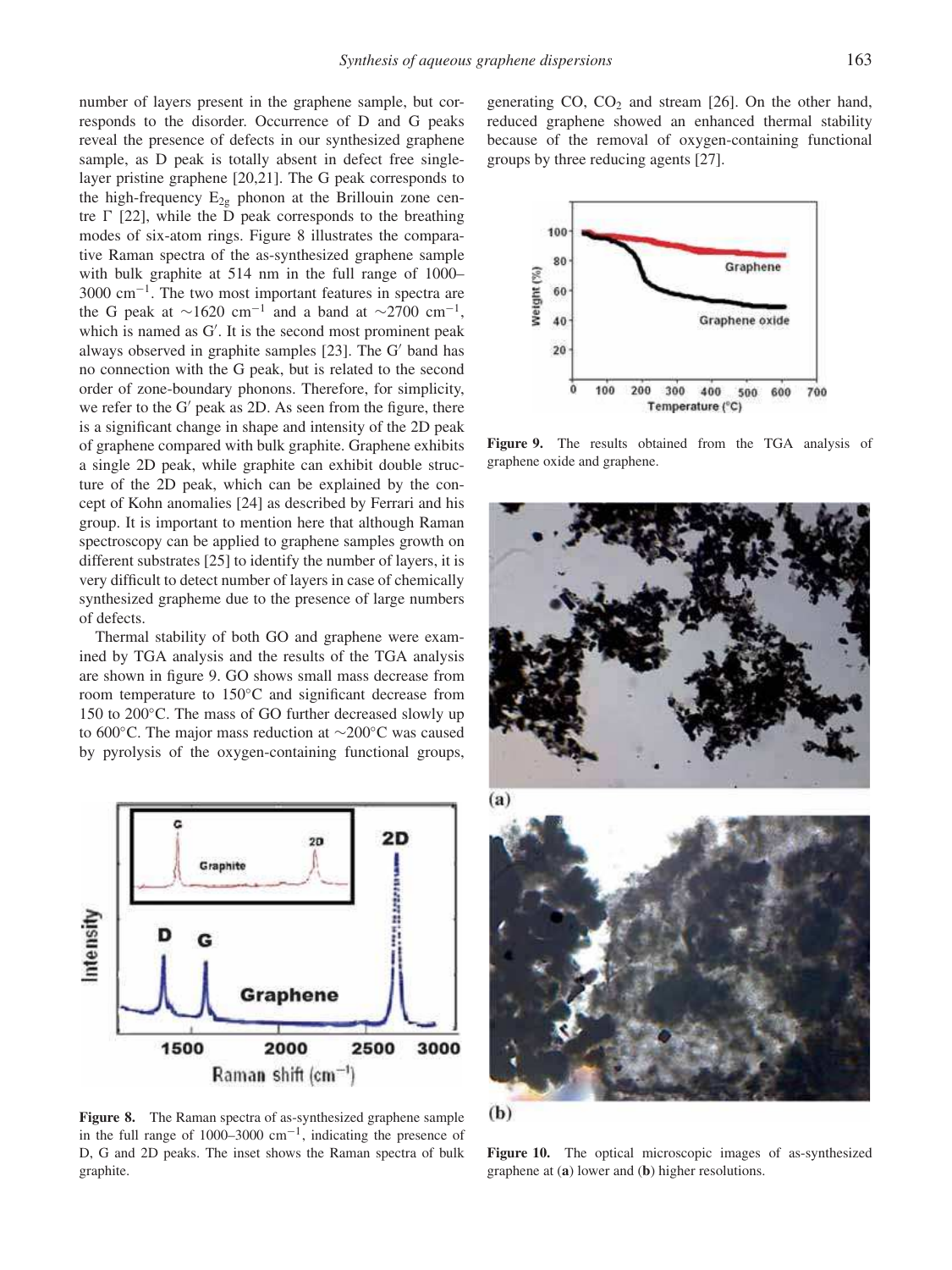**Table 1.** The comparison of yield and purity of water-soluble graphene synthesized by chemical methods.

| Synthetic protocol/reducing agents                                                                                   | Name of the research group with reference       | Yield $(\%)$           | Purity $(\% )$         |
|----------------------------------------------------------------------------------------------------------------------|-------------------------------------------------|------------------------|------------------------|
| Chemical synthesis/sodium borohydride, hydrazine hydrate<br>Chemical synthesis/sodium borohydride, hydrazine hydrate | Ankamwar and Surti [29]<br>Si and Samulski [30] | $80 - 85$<br>$85 - 90$ | $90 - 95$<br>$95 - 99$ |
| Chemical synthesis/sodium borohydride, hydrazine hydrate<br>and dimethyl hydrazine                                   | Sur <i>et al</i> (communicated 2014)            | >90                    | >99.99                 |

Figure 10 illustrates the optical microscopic images of the as-synthesized graphene both at lower and higher resolution. The optical microscopic images reveal flakes like structures of the samples.

## 3.2 *Verification of the stability of aqueous dispersion of graphene*

The stability of the synthesized aqueous dispersion of graphene was verified by zeta-potential measurement. The magnitude of the zeta potential value gives an indication of the potential stability of the colloidal system. If all the particles in suspension have a large negative or positive zeta potential then they will tend to repel each other and there will be no tendency for the particles to aggregate. The zeta potential was calculated from the electrophoretic mobility using the Smoluchowski equation with the help of commercial software using a dynamic light-scattering (DLS) set-up. Smoluchowski equation can be expressed as  $\mu = \zeta \xi / \eta$ , where  $\mu$  is the electrophoretic mobility,  $\xi$  the electrical permittivity of the liquid,  $\eta$  the viscosity and  $\zeta$  the zeta potential.

We find negative zeta potentials of 55–60 mV for the graphene dispersion. These ranges of zeta-potentials are ideal for highly stable colloidal sols. The aqueous dispersion of our synthesized graphene sheets shows good stability as evident from the zeta potential value mentioned above. The high stability of such dispersion can be justified by the explanation given by Li *et al* [28], which shows the electrostatic stabilization of graphene sheets because of the presence of negatively charged –SO<sup>−</sup> 3 units providing electrostatic repulsion to keep the carbon sheets separated during reduction.

There is no sign of coagulation or agglomeration of the aqueous dispersion of graphene sheets even after 3 months. In contrast, if GO is reduced with hydrazine hydrate or dimethylhydrazine directly under similar conditions avoiding steps 1 and 2, the resulting product precipitates in water. This is due to the removal of oxygen functionality in the final product, which causes aggregation to facilitate precipitation in water. However, dispersability in water can be improved by introduction of hydrophilic group via prereduction (step 1) and sulphonation (step 2) to yield lightly sulphonated aqueous dispersion of graphene nanosheets. The presence of negatively charged  $SO_3^-$  units, which can cause electrostatic repulsion to keep the carbon sheets separated during the reduction step. The resulting graphene remains soluble in water without any aggregation. Table 1 illustrates the comparison of yield and purity of water-soluble graphene

synthesized by chemical methods. Compared with the graphene sample prepared by other groups [29,30], the water-soluble graphene is extremely pure (>99.99%) with high yield  $(>90\%)$  as demonstrated in table 1. This shows the effectiveness and novelty of the synthetic protocol used by our group to synthesize water-soluble graphene.

At present, we are involved in the synthesis of graphene from GO using gamma radiation as well as from the biomolecules present in the plant and fruit extracts, which will be communicated later.

## **4. Conclusions**

A simple synthetic protocol for the preparation of aqueous dispersion of graphene is described here. The synthesized graphene sheets were characterized by SEM, TEM, UV– Vis spectroscopy, FTIR and Raman spectroscopy, TGA and optical microscopy. The stability of aqueous dispersions of graphene was confirmed through zeta potential measurements and the negative zeta potentials of 55–60 mV were obtained, indicating the high stability of aqueous graphene dispersions. The synthesized graphene nanosheets were extremely pure ( $>99.99\%$ ) and the yield was high ( $>90\%$ ).

## **Acknowledgements**

UKS would like to acknowledge financial support from the projects funded by the UGC, New Delhi (Grant no. PSW-045/13-14-ERO) and UGC-DAE CSR, Kolkata Centre, Collaborative Research Schemes (UGC-DAE-CSR-KC/ CRS/13/RC11/0984/0988). UKS would also like to thank INSA, New Delhi (SP/VF-9/2014-15/273 1st April, 2014), for INSA visiting Scientist Fellowship for 2014–2015.

#### **References**

- [1] Kroto H W, Heath J R, O'Brien S C, Curl R F and Smalley R E 1985 *Nature* **318** 162
- [2] Iijima S 1991 *Nature* **354** 56
- [3] Novoselov K S, Geim A K, Morozov S V, Jiang D, Zhang Y, Dubonos S, Grigorieva I V and Firsov A A 2004 *Science* **306** 666
- [4] Geim A K and Novoselov K S 2007 *Nat. Mater.* **6** 183
- [5] Rao C N R, Sood A K, Subrahmanyam K S and Govindaraj A 2009 *Angew. Chem. Int. Ed.* **48** 7752